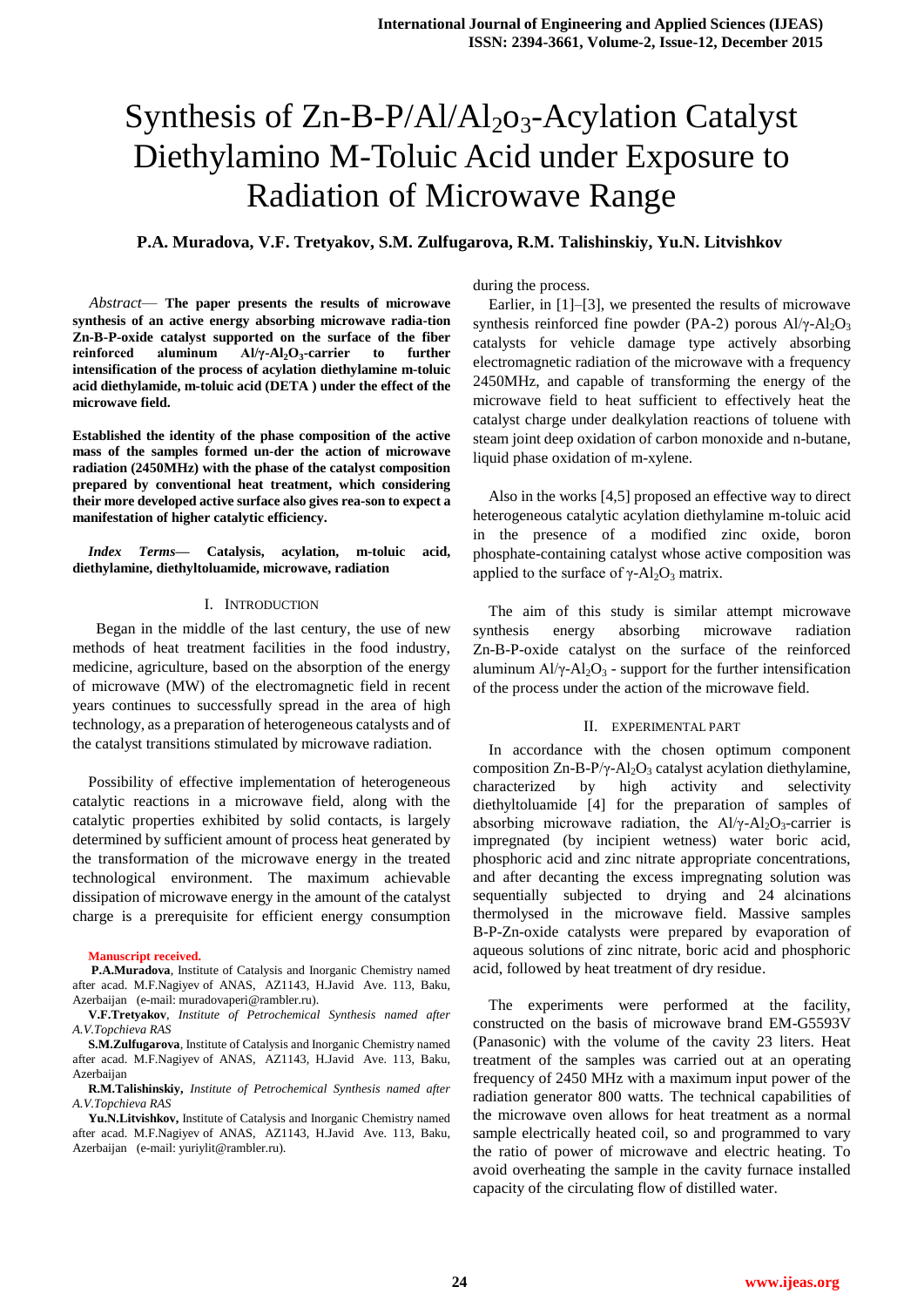# **Synthesis of Zn-B-P/Al/Al2o3-Acylation Catalyst Diethylamino M-Toluic Acid under Exposure to Radiation of Microwave Range**

For X-ray diffraction patterns of the powders was applied to glass and instrumentation fixed with varnish, which has its own structural reflections. X-ray diffraction were obtained on an automated X-ray diffractometer DRON-3 with a graphite monochromator. The measurements were carried out on CuKα radiation in step-scan mode with a step 2θ = 0,1˚. The exposure time per point is 3 seconds. The treatment of diffraction patterns was performed using programs PHAN and PHAN (%) for the qualitative and quantitative X-ray analysis [6].

Studies were conducted on the surface acidity of the two detector installation of thermal desorption of ammonia, collected on the basis of a gas chromatograph brand LHM-8MD. Total surface acidity of the samples was evaluated on the assumption of single-center ammonia adsorption amount of chemisorbed molecules which desorption is substantially complete at a temperature rise in the catalyst column to  $400-420^{\circ}$ C. The total number of acid sites:  $N_{\Sigma}$  (units/m<sup>2</sup>) was calculated from the values of area under the desorption curve according to the formula:

$$
N_{\Sigma} = \frac{6 \cdot 10^{23} \cdot \sum T_{\max_i}}{22400 \cdot S_{ss} \cdot G}
$$
 (1)

where:  $6 \cdot 10^{23}$  Avogadro's number;  $S_{ss}$  specific surface area of catalyst (m<sup>2</sup>/g); G – weighed catalyst (g);  $\sum T max_i$ . the total area of the peaks in the thermal desorption curve (mm<sup>2</sup>) proportional to the amount of desorbed ammonia gas, V – (ml NTD). The number of moles of ammonia desorbed calculated as V/22400, where 22400 (ml)  $\approx$  volume of one mole of NH3. Other necessary the calculations for this paper carried out using the software package OptimMe [7,8].

#### III. RESULTS AND DISCUSSION

Figure 1 shows the results of the influence of variable power microwave generator on the dynamics of changes in temperature of samples of  $Al/\gamma$ - $Al_2O_3$  support, impregnated with aqueous solutions of zinc nitrate, boric and phosphoric acids, for different ratios of the active mass and the support, calculated as oxides. To compare the level of microwave absorption, and here presents data on heat treatment impregnated with a solution of metal nitrates samples reinforced aluminum γ-Al<sub>2</sub>O<sub>3</sub>-carrier.

It can be seen that at the minimum (in the investigated range) magnetron power value,  $(W = 200 W)$ , all samples were initially wet, due to the high level of dielectric loss intensively absorb microwave radiation. Wherein the weight average temperature of the blend passes through a maximum and stabilized in  $100-115$  C until complete evaporation of the water. Notably, in case of reinforced samples carrier drying process proceeds with much greater intensity.

With increasing power of the emitter  $(W = 400 \text{ W})$ increasing the sample temperature to the active mass deposited on the surface of the reinforced microcrystalline aluminum carrier significantly outperformed growth temperature of the samples for unreinforced carrier, in the first case of thermolysis of zinc nitrate with a release of nitrogen oxides is observed even after 7-7.5 min. since the beginning of exposure in the temperature range  $250-300^{\circ}$ C. Further effects of microwave radiation at 800 W maximum power, leads to more rapid heating of the charge to a

temperature region  $580-600^{\circ}$ C that realizes the possibility of forming catalytically active phases: boron phosphate by the sequence of steps of dehydration of boric and phosphoric acids, as well as pyrophosphate and borate zinc [9]:



Figure 1. Effect of microwave power (1) on the dynamics of change of temperature samples  $Al/\gamma$ -Al<sub>2</sub>O<sub>3</sub>-carrier impregnated with nitrate solutions of  $Zn$ ,  $H_3BO_3$  and  $H_3PO_4$  in an amount of 10% (wt.) - (2) and 20% (wt.) - (3) based on oxides, and the sample reinforced  $\gamma$ -Al<sub>2</sub>O<sub>3</sub>-carrier impregnated with a solution of active ingredients in an amount of 20% (wt.) based on oxides - (4).

$$
H_3BO_3 + H_3PO_4 \xrightarrow{-2H_2O} HBO_2 + HPO_3 \xrightarrow{-H_2O} BPO_4
$$
 (1)

$$
2ZnO + 2H_3PO_4 \xrightarrow{-3H_2O} Zn_2P_2O_7 \tag{2}
$$

$$
ZnO + 2H_3BO_3 \xrightarrow{-3H_2O} ZnB_2O_4 \tag{3}
$$

In contrast reinforced, reinforced samples  $\gamma$ -Al<sub>2</sub>O<sub>3</sub>-carrier, due to the relatively low dielectric loss, even after prolonged exposure to the maximum range studied magnetron power - 800W, are not capable of absorbing sufficient microwave energy to reach the transformation temperature of zinc oxide boric and phosphoric acids catalytically active phase.



Fig.2. Diffraction patterns of samples of the active mass of the catalyst di-acylation reaction ethylamine m-toluic acid, prepared under the conditions of exposure to microwave radiation (a) and a conventional electrical heating (b). The

As is evident from the diffraction patterns of samples of the active mass of the catalyst acylation diethylamine m-toluic acid formed by heat treatment of precursors:  $Zn(NO<sub>3</sub>)<sub>2</sub>$ ,  $H_3BO_3$ ,  $H_3PO_4$ , taken in molar ratios (based on oxide) is 2:1:1 with microwave radiation (a) and conventional heating in an electric muffle (b) phase composition virtually identical.